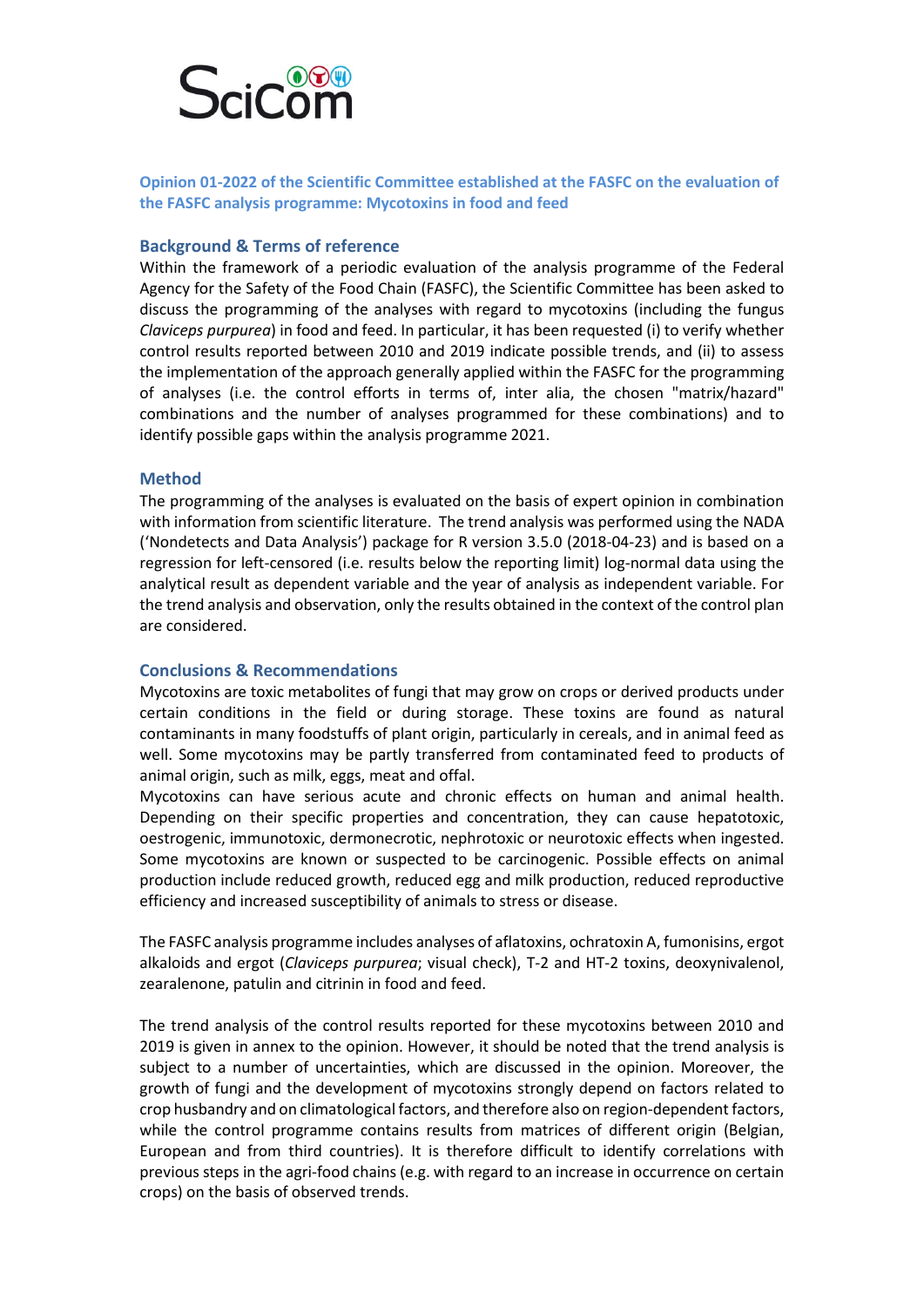With regard to the programmed analyses of these mycotoxins in foodstuffs, the Scientific Committee recommends in general that, in the case of cereal products such as flour, bread, biscuits, etc., sampling should concentrate on wholemeal products. As mycotoxins are mostly located on the outer skin of the grain, cleaning, sorting, sieving and dehulling of cereals leads to an increase in these toxins in cereal by-products, such as bran. It is also recommended to cancel the analyses of maize starch. During the manufacture of maize starch, toxins possibly present in the raw material will be washed out of the starch after the separation process, rendering the analysis of mycotoxins in maize starch less pertinent.

With respect to the analyses of animal feed, no analyses of pet feed are included at the moment. Because these may also be contaminated with mycotoxins, it is recommended to include these matrices (possibly thematically) in the analysis programme for mycotoxins. Focus could be on pet feed containing grains or derivatives of grains.

The analysis programme for feed already includes the analysis of aflatoxin  $B_1$  in silage. A multimycotoxin analysis method could be used to determine the presence of other relevant mycotoxins, such as deoxynivalenol, zearalenone, patulin and citrinin, but also nivalenol, enniatins and beauvericin, in these same samples.

In addition, the Committee formulates following, more specific recommendations:

The detection of **aflatoxins** in cereals, cereal products and cereal-based products intended as food or feed should focus as much as possible on maize-based products. Maize from Southern Europe or (sub)tropical countries has a higher risk of contamination due to climatic conditions. For the analyses of spices, preference should be given to ground spices (e.g. ground pepper or nutmeg instead of peppercorns or nuts) and spice mixtures. Although a European limit is available for white pepper, the analysis of this matrix is less relevant. The fungi are mainly located in the seed scales of the grains, which are removed during the preparation of white pepper. The analyses of bread are also of little relevance and can be discarded.

The Committee has no remarks on the programmed analyses of aflatoxin  $M_1$  in particular foods for infants and young children. It is however recommended to pay sufficient attention to the sampling of short-chain dairy products.

With regard to animal feed, the Committee proposes to increase the proportion of analyses of 'Distiller's dried grains solubles' (DDGS) to one third of the total number of analyses programmed for maize and products derived from maize. DDGS is a by-product of the bioethanol industry from cereals. However, not all grain batches used in the distillation process are food or feed grade. The analysis of DDGS is included for all mycotoxins covered by the analysis programme. The remaining two thirds of the analyses of maize and maize derived products can be equally divided between other maize products and by-products, and maize.

Most analyses of **ochratoxin A** in foodstuffs are programmed for spices, followed by cereals. Regarding spices, it is recommended to give preference to ground spices and to programme analyses of chilli powder in addition to cayenne pepper. Both are *Capsicum* spp. and equally relevant to analyse. As mentioned for the aflatoxins, the analysis of ochratoxin A in white pepper is less relevant. For cereals, the number of analyses of buckwheat could be reduced, as this is rather a niche cereal. Likewise for wheat gluten, for which in case of contamination a much lower ochratoxin A content is expected compared to the outer layers of the wheat grain. The Committee also recommends to analyse ochratoxin A in industrially produced, freshly baked bread, which is, for example, typically sold in supermarkets.

As regard to feed, ochratoxin A is analysed in raw feed material, compound feed for pigs (pigs for fattening, sows and others) and compound feed for poultry. Given the higher susceptibility of pigs than poultry to ochratoxin A, it is recommended to programme proportionally more analyses of compound feed for pigs, without changing the total number of analyses.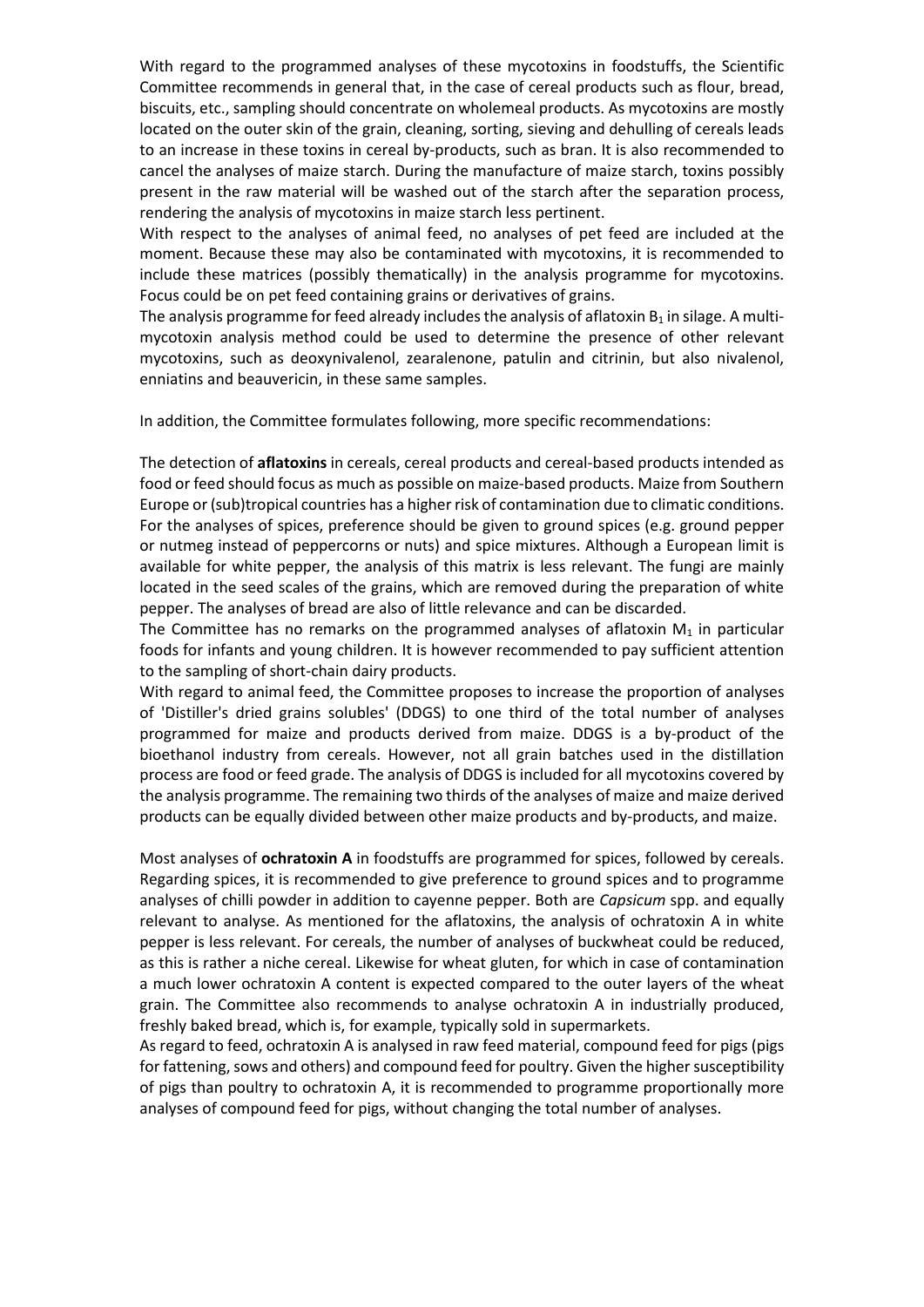The Scientific Committee is of the opinion that the relative proportion of the analyses of **fumonisins** in maize and maize products intended for food should be increased given that *Fusarium* fungi producing fumonisins mainly colonise this crop. The analyses of other cereals and products based on these other cereals can be deleted, with the exception of wheat that can still be monitored to a limited extent as the presence of fumonisins in wheat has been reported occasionally.

With regard to animal feed, fumonisin analyses are programmed for raw feed materials and compound feed specific intended for pigs and for horses. The Committee has no remarks on the approach followed in programming these analyses or on the distribution of the analyses among the various matrices.

The presence of sclerotia (i.e. small packages of fungal mycelium) of the fungus *Claviceps purpurea* **or rye ergot** is visually (microscopically) checked by the FASFC in unprocessed cereals intended for food and feed. The possible presence of **ergot alkaloids** formed by rye ergot is only monitored in foodstuffs, more specifically in cereal products and products intended for infants and young children. However, the visual control of sclerotia in cereals has become more difficult by the evolved harvesting techniques, as sclerotia are highly fragmented during the threshing process. It is therefore recommended to also provide analyses of ergot alkaloids in unprocessed cereals intended for food and feed.

Most of the ergot alkaloid analyses in foodstuffs are programmed for cereal flour, especially wheat flour followed by rye flour. Although rye is less consumed than wheat in Belgium, it is recommended to allocate a higher share of analyses to rye and to rye derivatives (rye flour, mixture of several types of flour containing rye) and rye based products (e.g. gingerbread), as rye is the most sensitive crop to ergot contamination.

Sampling of short-chain products is useful as well because it can be assumed that in this (sub)sector more often organically grown crops of older varieties are offered. There are no scientific indications that organically grown grain is more susceptible to ergot contamination than conventionally grown grain, but older grain varieties are generally more susceptible to *C. purpurea*.

Regarding the programmed analyses of **T-2 and HT-2 toxins** in foodstuffs, it is recommended to programme more analyses of oats and barley and products derived from these cereals such as, for example, oatmeal and flour, but also, in particular, vegetable drinks derived from oats and barley (liquid or powdered). The analyses of wheat, rye, maize and their derivatives are less relevant.

The analyses programmed for T-2 and HT-2 toxins in animal feed concern raw feed materials. As T-2 and HT-2 contamination appears to affect mainly oats, it is recommended to focus the analyses on this crop. The analyses of corn gluten can be deleted and the share of the analyses of wheat can be reduced.

The analyses of **deoxynivalenol** in cereals intended for food are carried out on wheat and maize. It is recommended to include also rye and oats analyses. As for ochratoxin A, analyses of deoxynivalenol should be performed in industrially produced, freshly baked bread, which is typically sold in supermarkets. In the context of new consumption patterns, sufficient attention should also be paid to the sampling of mill products offered via the short chain. This is not only a concern for food, but also for feed.

The programmed analyses of deoxynivalenol in feed, concern compound feed for poultry and for sows, and raw feed materials. The Scientific Committee recommends that not only compound feed for sows, but also compound feed for fattening pigs be analysed.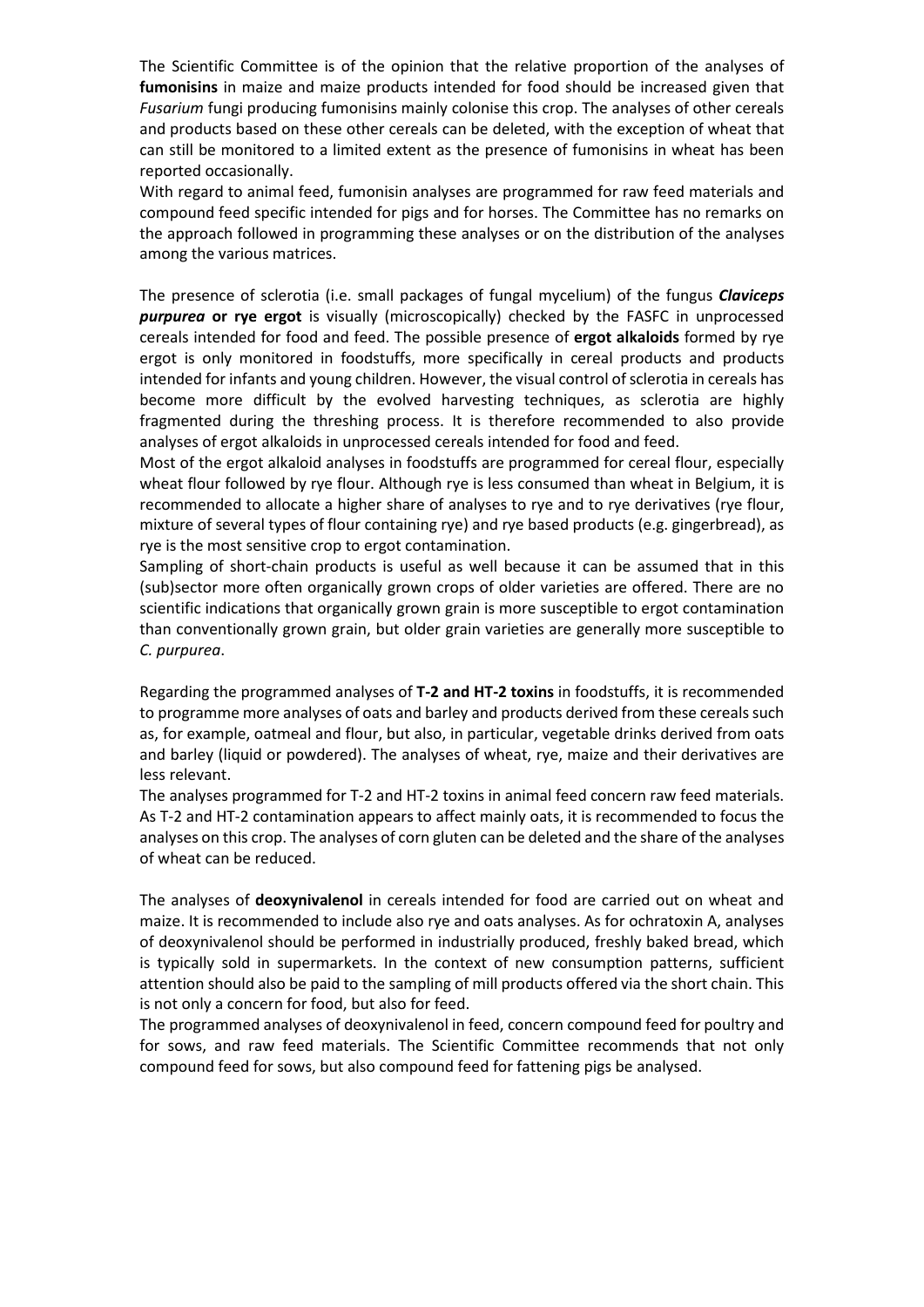The Committee has no additional remarks concerning the programmed analyses of **zearalenone** in foodstuffs besides the previously formulated recommendations to focus on wholemeal products (wholemeal wheat flour) and to delete the analyses of maize starch. The programmed zearalenone analyses of animal feed concern compound feed for pigs and sows, compound feed for dairy cattle and raw materials. It is recommended to programme one third of the analyses of raw materials for cereals, cereal products and by-products other than maize, one third for maize, maize products and by-products (including maize gluten) and one third for DDGS. With respect to the analyses of compound feeds, it is noted that the population of dairy cattle should include milk-producing animals in general (i.e. including sheep, for example).

The FASFC analysis programme of **patulin** only includes foodstuffs. Although apples, the most relevant matrix for patulin contamination, are hardly used in animal feed, by-products from the juice industry, such as apple pulp, are. Patulin can also be found in silage. However, the occurrence of adverse effects on livestock are considered minor, making analysis of patulin in animal feed less of a priority.

Concerning the analysis of apple juice, it is recommended to sample particularly cloudy apple juice (with pulp), which in case of contamination may contain higher amounts of patulin compared to clear juices (without pulp). As far as other fruit juices are concerned, it is noted that the analysis of pear juice (or nectar) and possibly peach and grape juice (or nectar) is mostly relevant. It is also recommended to not only analyse baby food based on apples but also baby food based on fruit other than apples (possibly thematically).

The FASFC only checks the **citrinin** content in food supplements based on red yeast rice, which is the most relevant matrix and only matrix regulated for citrinin. Although citrinin can contaminate other foodstuffs, this is often at very low concentrations. The Committee therefore has no remarks on the programmed analyses of citrinin in foodstuffs. The analysis of citrinin in feed is considered less of a priority.

The mycotoxins included in the analysis programme are mycotoxins for which limits (European maximum levels, guide values or action limits) are available. However, new analytical methods allowing, among other things, for lower detection limits, higher analytical speed and the ability to determine multiple compounds, are contributing greatly to increased knowledge of new mycotoxins, the so-called 'emerging' mycotoxins, and of modified forms of known mycotoxins.

A number of **'emerging' mycotoxins** are briefly discussed in the advisory report. These 'emerging' mycotoxins have so far not been sufficiently characterised. The follow-up of most of these 'emerging' mycotoxins in the context of food and feed safety does not allow for risk assessment, since both occurrence and toxicity have to be taken into account and these data are currently not sufficiently available. Nevertheless, in the context of changing climatic conditions, it may be considered to include some of these 'emerging' mycotoxins thematically or by applying multi-mycotoxin analytical methods in the analytical programme. For example, the Scientific Committee proposes to investigate the occurrence of nivalenol and enniatins in cereals, the main substrates for mycotoxin producing fungal growth, the *Alternaria* toxin tenuazonic acid in tomato products and nivalenol, enniatins and beauvericin in silage (see above).

**Modified or hidden forms of mycotoxins** may occur in contaminated food or feed, e.g. by biotransformation in the mould, crop or mammal, or by non-enzymatic reactions in the food or feed matrix.

Modified mycotoxins are usually not monitored in food or feed, but may contribute to the risk of exposure to the original mycotoxin. Indeed, modified mycotoxins may release the original mycotoxin through metabolisation in humans and animals or by further processing and thus increase the exposure and effects of the original mycotoxin. By analogy with the recommendation on 'emerging' mycotoxins, the thematic inclusion of specific modified forms of mycotoxins could be considered when multi-mycotoxin analytical methods are applied.